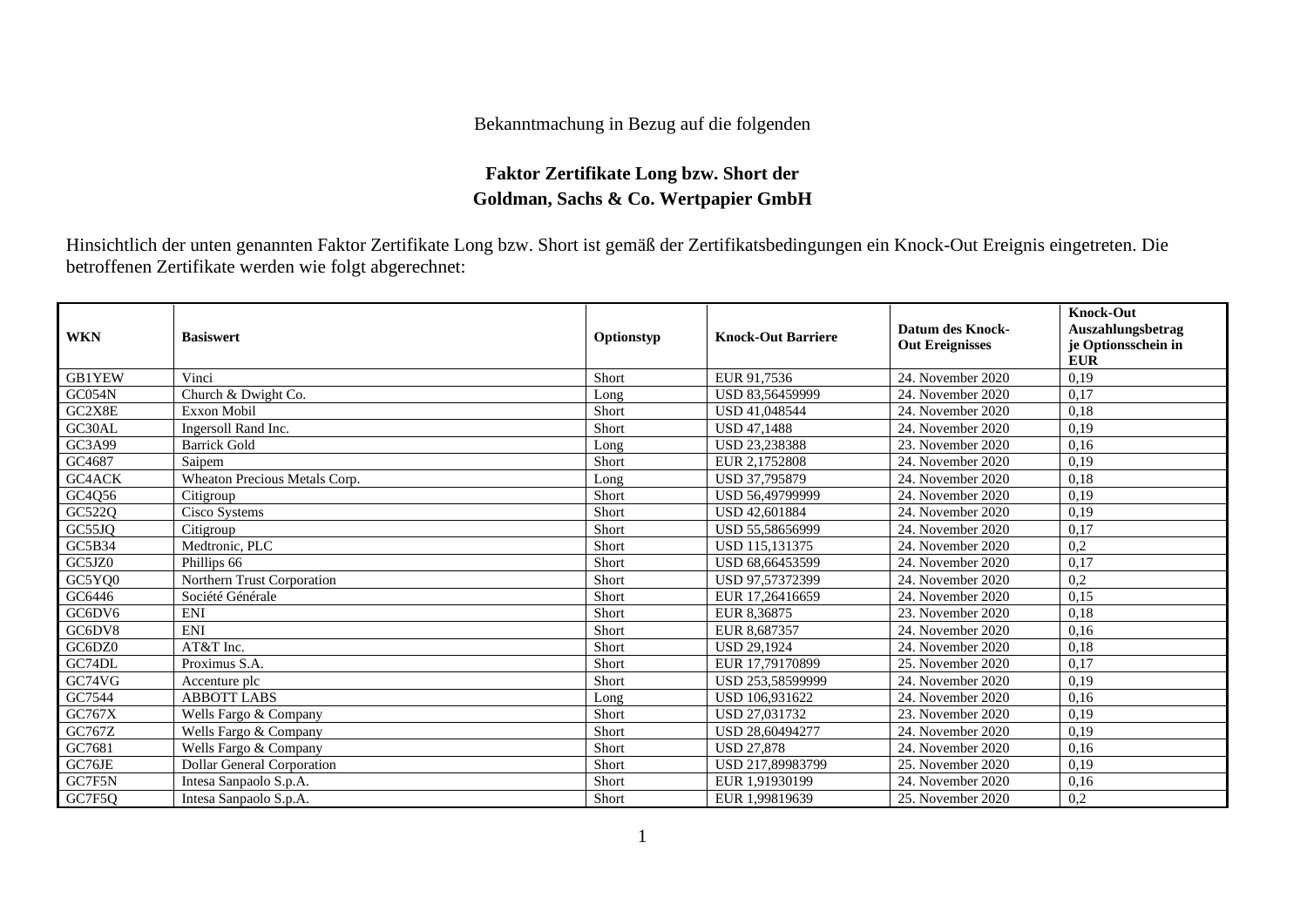| <b>WKN</b>         | <b>Basiswert</b>             | Optionstyp | <b>Knock-Out Barriere</b> | <b>Datum des Knock-</b><br><b>Out Ereignisses</b> | <b>Knock-Out</b><br>Auszahlungsbetrag<br>je Optionsschein in<br><b>EUR</b> |
|--------------------|------------------------------|------------|---------------------------|---------------------------------------------------|----------------------------------------------------------------------------|
| GC7F6U             | Costco                       | Short      | USD 395,7466              | 25. November 2020                                 | $\overline{0.2}$                                                           |
| GC7HQ0             | Silver                       | Long       | USD 23,18785              | 24. November 2020                                 | 0,15                                                                       |
| GC7NK0             | HollyFrontier Corp           | Short      | USD 24,09123507           | 23. November 2020                                 | 0,2                                                                        |
| GC7Z2Q             | Micron Technology            | Short      | USD 64,03405999           | 23. November 2020                                 | 0,16                                                                       |
| GC82HU             | Infineon                     | Short      | EUR 29,6747               | 25. November 2020                                 | $\overline{0.2}$                                                           |
| GC82Q5             | Deutsche Bank                | Short      | EUR 9,83043999            | 24. November 2020                                 | 0,19                                                                       |
| GC82UH             | Deutsche Telekom             | Short      | EUR 15,162683             | 25. November 2020                                 | 0,17                                                                       |
| GC88MR             | Air France-KLM               | Short      | EUR 5,24275999            | 25. November 2020                                 | 0,15                                                                       |
| GC8F6X             | eBay                         | Short      | USD 51,05268999           | 24. November 2020                                 | 0,17                                                                       |
| GC8PUJ             | Continental                  | Short      | EUR 123,585               | 24. November 2020                                 | 0,18                                                                       |
| GC8PWH             | <b>ING</b> Groep             | Short      | EUR 8,73729999            | 24. November 2020                                 | 0,19                                                                       |
| GC8TXD             | JP Morgan Chase              | Short      | USD 118,866375            | 23. November 2020                                 | 0,2                                                                        |
| GC8U25             | Exxon Mobil                  | Short      | USD 38,66633954           | 23. November 2020                                 | 0,17                                                                       |
| GC8ZHU             | Schaeffler AG                | Short      | EUR 7,02131811            | 24. November 2020                                 | 0,19                                                                       |
| GC914C             | Dialog Semiconductor PLC     | Short      | EUR 42,257375             | 25. November 2020                                 | 0,18                                                                       |
| G <sub>C9168</sub> | Total                        | Short      | EUR 37,2036               | 24. November 2020                                 | 0,16                                                                       |
| GC916A             | Total                        | Short      | EUR 37,4745               | 24. November 2020                                 | 0,14                                                                       |
| GC91DD             | Tenaris SA                   | Short      | EUR 6,71001859            | 24. November 2020                                 | 0,18                                                                       |
| GC982M             | Daimler                      | Short      | EUR 58,4024               | 24. November 2020                                 | 0,15                                                                       |
| <b>GC985B</b>      | Sartorius Stedim Biotech     | Long       | EUR 288,08999999          | 24. November 2020                                 | 0,15                                                                       |
| GC9B3M             | <b>ING</b> Groep             | Short      | EUR 8,0001625             | 23. November 2020                                 | 0,17                                                                       |
| GC9B4A             | Lonza Group                  | Long       | CHF 558,6                 | 24. November 2020                                 | 0,19                                                                       |
| GC9FWV             | Chevron                      | Short      | USD 87,77174899           | 23. November 2020                                 | $\overline{0.2}$                                                           |
| GC9FWW             | Chevron                      | Short      | <b>USD 88,3637</b>        | 23. November 2020                                 | $\overline{0.2}$                                                           |
| GC9G2G             | Apache Corp                  | Short      | USD 12,44260627           | 23. November 2020                                 | 0,14                                                                       |
| <b>GC9JPH</b>      | Daimler                      | Short      | EUR 59,36                 | 24. November 2020                                 | 0,18                                                                       |
| GC9JR8             | <b>Flowserve Corporation</b> | Short      | USD 37,46921212           | 24. November 2020                                 | 0,2                                                                        |
| GC9JTH             | ABN Amro                     | Short      | EUR 9,75111499            | 24. November 2020                                 | 0,15                                                                       |
| GC9JW4             | <b>Baker Hughes Company</b>  | Short      | USD 20,086254             | 24. November 2020                                 | 0,14                                                                       |
| GC9JYD             | Evonik                       | Short      | EUR 25,0243               | 24. November 2020                                 | 0,15                                                                       |
| GC9M4V             | DAX (Performance Index)      | Short      | EUR 13.350,12848999       | 24. November 2020                                 | $\overline{0.2}$                                                           |
| GC9M54             | DAX (Performance Index)      | Short      | EUR 13.323,87454999       | 24. November 2020                                 | 0,19                                                                       |
| GC9PW0             | Telefonica                   | Short      | EUR 3,60162817            | 24. November 2020                                 | 0,17                                                                       |
| GC9PW1             | Telefonica                   | Short      | EUR 3,74609679            | 25. November 2020                                 | 0,18                                                                       |
| GC9PZG             | Schlumberger                 | Short      | USD 22,53706899           | 24. November 2020                                 | 0,18                                                                       |
| GC9Q0B             | Celanese Corporation         | Short      | USD 137,568939            | 23. November 2020                                 | 0,19                                                                       |
| GC9TMP             | <b>Fastenal Company</b>      | Short      | USD 49,01672099           | 24. November 2020                                 | 0,19                                                                       |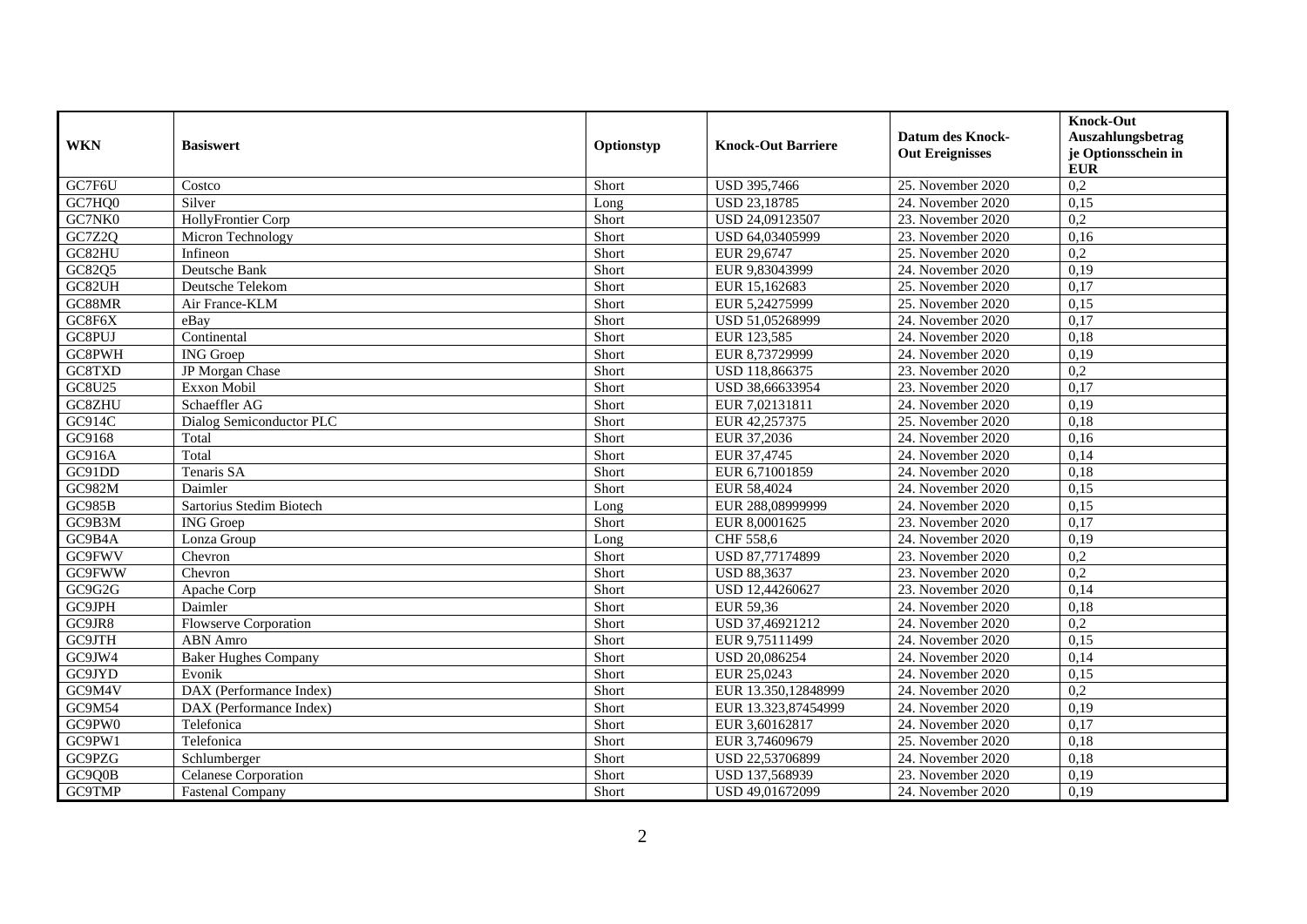| <b>WKN</b>    | <b>Basiswert</b>             | Optionstyp | <b>Knock-Out Barriere</b> | <b>Datum des Knock-</b><br><b>Out Ereignisses</b> | <b>Knock-Out</b><br>Auszahlungsbetrag<br>je Optionsschein in<br><b>EUR</b> |
|---------------|------------------------------|------------|---------------------------|---------------------------------------------------|----------------------------------------------------------------------------|
| GF00HW        | ViacomCBS Inc.               | Short      | USD 35,448171             | 23. November 2020                                 | 0,19                                                                       |
| GF048U        | <b>EOG</b> Resources         | Short      | USD 52,541302             | 24. November 2020                                 | 0,18                                                                       |
| <b>GF0JFN</b> | American Airlines Group Inc. | Short      | <b>USD 14,0685</b>        | 24. November 2020                                 | 0,15                                                                       |
| <b>GF0JGK</b> | HP                           | Short      | USD 23,07457499           | 25. November 2020                                 | 0,17                                                                       |
| GF0RU5        | <b>Aareal Bank</b>           | Short      | EUR 19,48525              | 23. November 2020                                 | 0,17                                                                       |
| <b>GF0THX</b> | Macy's, Inc.                 | Short      | <b>USD 10,16858</b>       | 23. November 2020                                 | 0,15                                                                       |
| GF0TQ6        | <b>Walt Disney</b>           | Short      | USD 149,62949999          | 24. November 2020                                 | 0,15                                                                       |
| GF11M3        | Anheuser-Busch InBev         | Short      | EUR 57,1856               | 24. November 2020                                 | 0,19                                                                       |
| GF11QG        | HUGO BOSS Vz.                | Short      | EUR 27,49375              | 24. November 2020                                 | 0,18                                                                       |
| GF13DT        | American Airlines Group Inc. | Short      | USD 14,14172399           | 24. November 2020                                 | 0,15                                                                       |
| GF13EK        | Aurelius                     | Short      | EUR 19,53402176           | 23. November 2020                                 | 0,17                                                                       |
| GF13JN        | News Corporation             | Short      | <b>USD 18,0456</b>        | 23. November 2020                                 | 0,18                                                                       |
| GF1754        | <b>BASF</b>                  | Short      | EUR 60,1314               | 24. November 2020                                 | 0,19                                                                       |
| <b>GF175B</b> | Michelin                     | Short      | EUR 111,26778273          | 24. November 2020                                 | 0,18                                                                       |
| GF1AHH        | <b>EOG</b> Resources         | Short      | USD 48,85807968           | 23. November 2020                                 | 0,15                                                                       |
| <b>GF1JKB</b> | Zalando                      | Long       | EUR 75,82184999           | 24. November 2020                                 | 0,16                                                                       |
| GF1JSP        | SR Nederland NV              | Short      | EUR 32,5584               | 24. November 2020                                 | 0,16                                                                       |
| GF1JSQ        | <b>ASR Nederland NV</b>      | Short      | EUR 33,30079408           | 24. November 2020                                 | 0,19                                                                       |
| <b>GFILYX</b> | Varta AG                     | Long       | EUR 103,36679999          | 25. November 2020                                 | $\overline{0,2}$                                                           |
| GF1QAE        | <b>Morgan Stanley</b>        | Short      | USD 60,73663123           | 23. November 2020                                 | 0,16                                                                       |
| GF1TT8        | <b>Barclays</b>              | Short      | GBP 1,45457499            | 24. November 2020                                 | 0,18                                                                       |
| GF1Z03        | HELLA GmbH & Co. KGaA        | Short      | EUR 47,72399999           | 23. November 2020                                 | 0,18                                                                       |
| GF22PM        | Citigroup                    | Short      | USD 55,99831248           | 24. November 2020                                 | 0,17                                                                       |
| GF22PP        | Citigroup                    | Short      | <b>USD 54,899</b>         | 24. November 2020                                 | 0.18                                                                       |
| GF22PR        | Citigroup                    | Short      | USD 53,586875             | 23. November 2020                                 | 0,16                                                                       |
| GF22S7        | Jungheinrich                 | Short      | EUR 39,91640304           | 24. November 2020                                 | $\overline{0.2}$                                                           |
| GF22T5        | <b>Constellation Brands</b>  | Short      | USD 209,723832            | 24. November 2020                                 | 0,18                                                                       |
| GF27ZU        | Momo Inc                     | Long       | USD 14,95633899           | 23. November 2020                                 | 0,2                                                                        |
| GF282J        | Diamondback Energy Inc       | Short      | USD 44,764224             | 23. November 2020                                 | 0,17                                                                       |
| GF2F1E        | Nielsen Holdings PLC         | Short      | USD 16,63449999           | 24. November 2020                                 | 0,2                                                                        |
| GF2F56        | Pioneer Natural Resources Co | Short      | USD 108,41874999          | 24. November 2020                                 | 0,18                                                                       |
| GF2F6E        | Deutsche Bank                | Short      | EUR 9,62177499            | 24. November 2020                                 | 0,16                                                                       |
| GF2FBQ        | Williams Companies Inc       | Short      | USD 21,2198669            | 23. November 2020                                 | 0,14                                                                       |
| GF2HLJ        | <b>Walt Disney</b>           | Short      | USD 150,35939999          | 24. November 2020                                 | 0,19                                                                       |
| GF2PXY        | FTSE MIB Index               | Short      | EUR 22.027,316849989998   | 24. November 2020                                 | 0,14                                                                       |
| GF2PZ6        | PVH Corp.                    | Short      | USD 84,14124999           | 24. November 2020                                 | 0,2                                                                        |
| GF2SXK        | CAC 40 Index                 | Short      | EUR 5.574,53224999        | 24. November 2020                                 | 0,18                                                                       |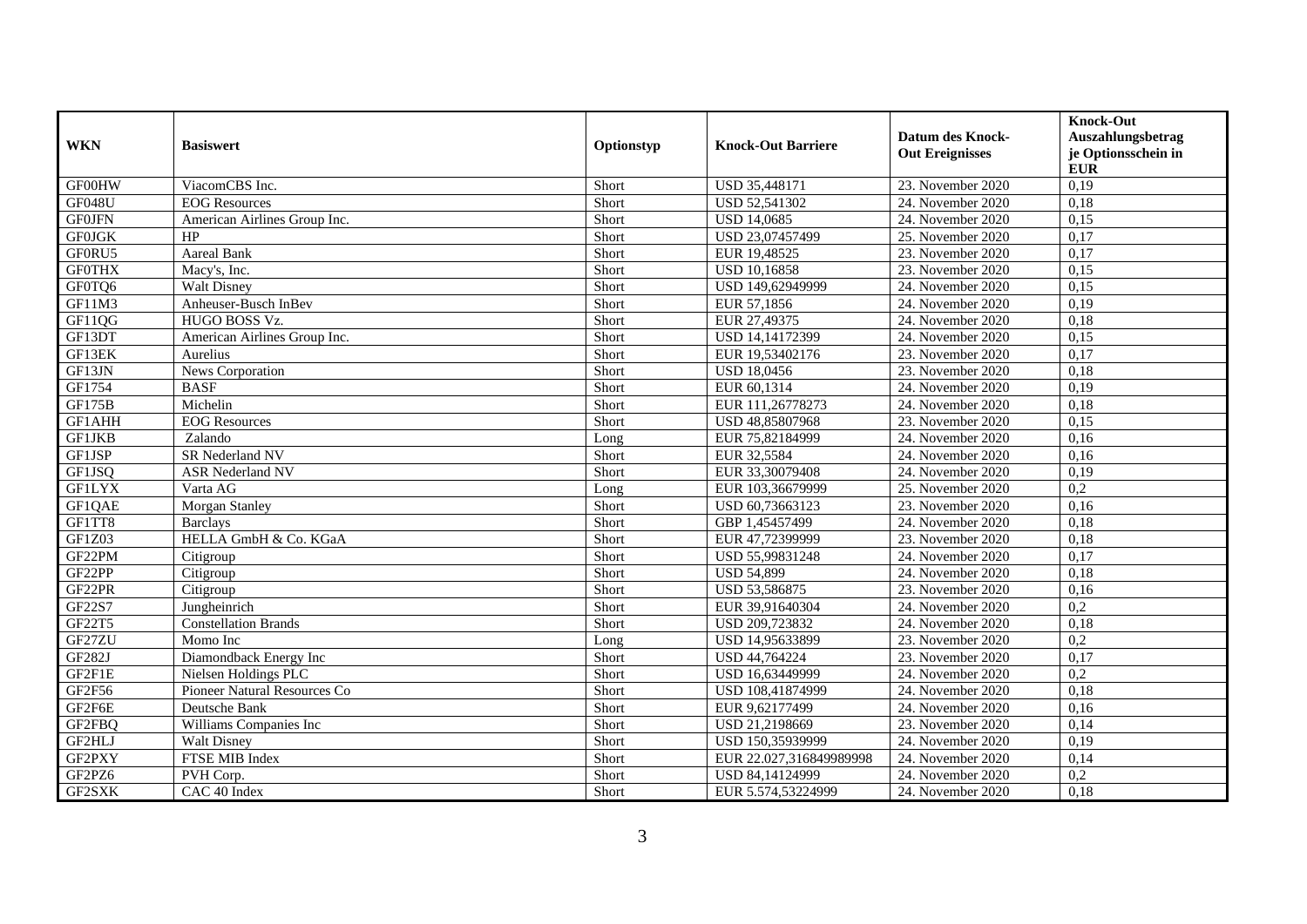| <b>WKN</b>    | <b>Basiswert</b>                   | Optionstyp | <b>Knock-Out Barriere</b> | <b>Datum des Knock-</b><br><b>Out Ereignisses</b> | <b>Knock-Out</b><br>Auszahlungsbetrag<br>je Optionsschein in<br><b>EUR</b> |
|---------------|------------------------------------|------------|---------------------------|---------------------------------------------------|----------------------------------------------------------------------------|
| GF2SYL        | <b>NESTE OYJ</b>                   | Short      | EUR 56,88749999           | 24. November 2020                                 | 0,15                                                                       |
| GF2T1G        | NASDAQ-100 Index                   | Short      | USD 12.104,713105639999   | 24. November 2020                                 | 0,19                                                                       |
| GF2T1W        | GOLD                               | Long       | USD 1.836,3103            | 23. November 2020                                 | 0,18                                                                       |
| GF2T1Z        | <b>GOLD</b>                        | Long       | USD 1.794,19499999        | 24. November 2020                                 | $\overline{0.2}$                                                           |
| GF2UE6        | Comerica Incorporated              | Short      | USD 54,178655             | 24. November 2020                                 | 0,16                                                                       |
| GF2XR9        | HeidelbergCement                   | Short      | EUR 62,13396248           | 24. November 2020                                 | 0,19                                                                       |
| GF32HK        | Crédit Agricole S.A.               | Short      | EUR 9,59135999            | 24. November 2020                                 | 0,17                                                                       |
| GF364D        | Silver                             | Long       | <b>USD 22,834</b>         | 24. November 2020                                 | 0,2                                                                        |
| GF364G        | Silver                             | Long       | USD 23,355185             | 24. November 2020                                 | 0,18                                                                       |
| <b>GF368P</b> | Covestro AG                        | Short      | EUR 47,29791299           | 24. November 2020                                 | 0,19                                                                       |
| GF36HL        | Veolia Environment                 | Short      | EUR 19,55952              | 25. November 2020                                 | 0,17                                                                       |
| GF36JZ        | Lanxess AG                         | Short      | EUR 57,8894375            | 24. November 2020                                 | 0,16                                                                       |
| GF3ADE        | Kinder Morgan Inc.                 | Short      | USD 15,05859999           | 24. November 2020                                 | 0,17                                                                       |
| GF3AEP        | Nike                               | Short      | USD 136,30449999          | 23. November 2020                                 | 0,18                                                                       |
| GF3AMA        | EURO STOXX 50 Index                | Short      | EUR 3.525,36904999        | 24. November 2020                                 | 0,18                                                                       |
| GF3H2R        | Yum! Brands, Inc.                  | Short      | USD 106,766942            | 24. November 2020                                 | 0,17                                                                       |
| GF3HB0        | Continental                        | Short      | EUR 115,72049999          | 24. November 2020                                 | 0,19                                                                       |
| GF3QJ9        | <b>OMV</b>                         | Short      | EUR 29,23675              | 23. November 2020                                 | 0,17                                                                       |
| GF3QMQ        | Ralph Lauren Corporation           | Short      | USD 89,70769687           | 24. November 2020                                 | 0,17                                                                       |
| GF3QPP        | Antofagasta                        | Short      | GBP 11,64329999           | 24. November 2020                                 | 0,18                                                                       |
| GF3QPQ        | Antofagasta                        | Short      | GBP 12,22447366           | 24. November 2020                                 | 0,17                                                                       |
| GF3QPV        | Dow Jones Industrial Average Index | Short      | USD 29.946,365239989998   | 24. November 2020                                 | 0,16                                                                       |
| GF3QQ6        | <b>BASF</b>                        | Short      | EUR 59,629332             | 24. November 2020                                 | 0,17                                                                       |
| GF3QYB        | CAC 40 Index                       | Short      | EUR 5.669,5884            | 25. November 2020                                 | 0,2                                                                        |
| GF3VAY        | Chevron                            | Short      | USD 89,470391             | 23. November 2020                                 | 0,19                                                                       |
| GF3VBG        | Aviva PLC                          | Short      | GBP 3,2436                | 23. November 2020                                 | 0,15                                                                       |
| GF3VBH        | Aviva PLC                          | Short      | GBP 3,39769728            | 24. November 2020                                 | 0,18                                                                       |
| GF3VYV        | Anglo American PLC                 | Short      | GBP 22,91299871           | 24. November 2020                                 | 0,14                                                                       |
| GF3W14        | Continental                        | Short      | EUR 115,15874999          | 24. November 2020                                 | $\overline{0,2}$                                                           |
| GF43G7        | Square                             | Short      | USD 207,90457298          | 23. November 2020                                 | 0,16                                                                       |
| GF43KH        | Boeing                             | Short      | USD 219,462375            | 24. November 2020                                 | 0,16                                                                       |
| GF43NG        | Wendel                             | Short      | EUR 96,60624999           | 24. November 2020                                 | 0,18                                                                       |
| GF43PL        | <b>RATIONAL AG</b>                 | Short      | EUR 760,91999999          | 23. November 2020                                 | 0,18                                                                       |
| GF43PM        | <b>RATIONAL AG</b>                 | Short      | EUR 788,0101              | 24. November 2020                                 | 0,2                                                                        |
| GF43T6        | Telefonica                         | Short      | EUR 3,61126649            | 24. November 2020                                 | 0,18                                                                       |
| GF45KW        | <b>BMW</b>                         | Short      | EUR 75,3678               | 24. November 2020                                 | 0,14                                                                       |
| GF45ML        | Daimler                            | Short      | EUR 56,802512             | 23. November 2020                                 | 0,18                                                                       |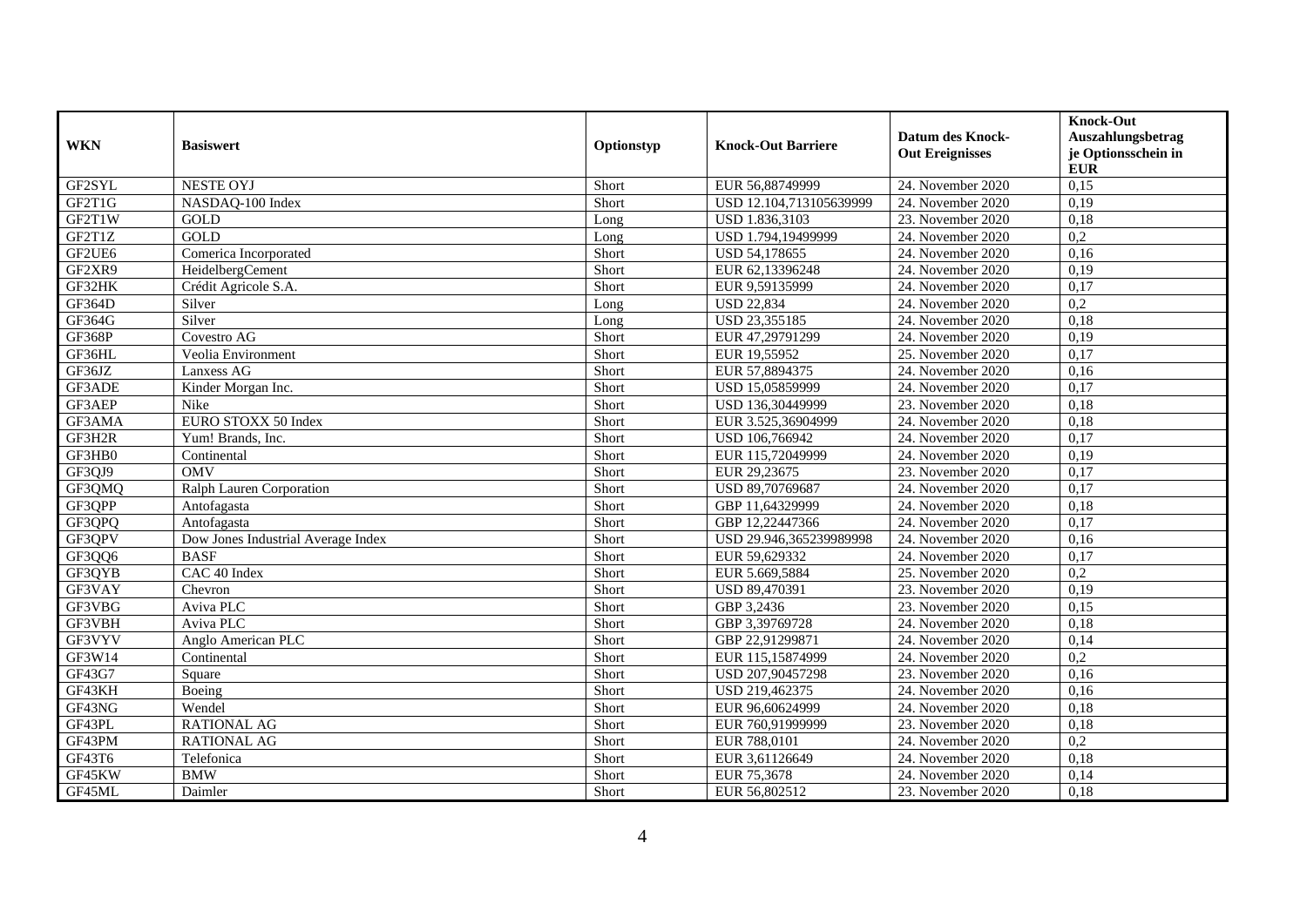| <b>WKN</b> | <b>Basiswert</b>                     | Optionstyp | <b>Knock-Out Barriere</b> | <b>Datum des Knock-</b><br><b>Out Ereignisses</b> | <b>Knock-Out</b><br>Auszahlungsbetrag<br>je Optionsschein in<br><b>EUR</b> |
|------------|--------------------------------------|------------|---------------------------|---------------------------------------------------|----------------------------------------------------------------------------|
| GF45PG     | Keysight Technologies                | Short      | USD 120,647768            | 25. November 2020                                 | 0,19                                                                       |
| GF45SC     | <b>Comcast Corporation</b>           | Short      | USD 51,822324             | 24. November 2020                                 | 0,15                                                                       |
| GF45SH     | <b>Comcast Corporation</b>           | Short      | USD 51,05525              | 24. November 2020                                 | 0,16                                                                       |
| GF45SM     | <b>Comcast Corporation</b>           | Short      | USD 51,013875             | 23. November 2020                                 | $\overline{0.2}$                                                           |
| GF48SZ     | NASDAQ-100 Index                     | Short      | USD 12.048,75544694       | 24. November 2020                                 | 0,17                                                                       |
| GF48Z2     | <b>Amphenol Corporation</b>          | Short      | USD 130,63139999          | 24. November 2020                                 | 0,18                                                                       |
| GF48ZL     | Ameriprise Financial Inc.            | Short      | USD 187,43519999          | 24. November 2020                                 | 0,16                                                                       |
| GF48ZM     | Ameriprise Financial Inc.            | Short      | USD 187,692464            | 24. November 2020                                 | 0,19                                                                       |
| GF490Y     | Weir Group PLC (The)                 | Short      | GBP 17,2227               | 24. November 2020                                 | 0,19                                                                       |
| GF496G     | Getlink SE                           | Short      | EUR 14,80099999           | 24. November 2020                                 | 0,15                                                                       |
| GF4C4R     | H&R Block, Inc.                      | Short      | USD 19,45194263           | 24. November 2020                                 | 0,19                                                                       |
| GF4CCZ     | <b>State Street Corporation</b>      | Short      | <b>USD 71,9712</b>        | 24. November 2020                                 | 0,16                                                                       |
| GF4CD0     | <b>State Street Corporation</b>      | Short      | USD 73,61228165           | 24. November 2020                                 | 0,16                                                                       |
| GF4CD7     | Edenred                              | Short      | EUR 48,29241096           | 24. November 2020                                 | 0,17                                                                       |
| GF4CF8     | Anheuser-Busch InBev                 | Short      | EUR 57,92168193           | 24. November 2020                                 | 0,15                                                                       |
| GF4CG1     | Hewlett Packard Enterprise Co        | Short      | USD 10,892988             | 23. November 2020                                 | 0,14                                                                       |
| GF4CG2     | Hewlett Packard Enterprise Co        | Short      | USD 11,15666113           | 23. November 2020                                 | 0,19                                                                       |
| GF4CG3     | Hewlett Packard Enterprise Co        | Short      | USD 11,63041873           | 24. November 2020                                 | 0,16                                                                       |
| GF4CGD     | DXC Technology                       | Short      | <b>USD 22,8557</b>        | 24. November 2020                                 | 0,16                                                                       |
| GF4CH7     | <b>EDF</b>                           | Short      | EUR 12,27437499           | 23. November 2020                                 | 0,2                                                                        |
| GF4CHG     | <b>Bank of America Corp</b>          | Short      | USD 28,57483552           | 24. November 2020                                 | 0,14                                                                       |
| GF4CL6     | <b>Regions Financial Corporation</b> | Short      | <b>USD 15,8517</b>        | 24. November 2020                                 | 0,16                                                                       |
| GF4F6Z     | NASDAQ-100 Index                     | Short      | USD 12.048,75544694       | 24. November 2020                                 | 0,18                                                                       |
| GF4F7X     | ADYEN N.V.                           | Long       | EUR 1.567,01999999        | 24. November 2020                                 | 0,19                                                                       |
| GF4FAY     | HeidelbergCement                     | Short      | EUR 60,50613399           | 24. November 2020                                 | 0,2                                                                        |
| GF4FEL     | NetEase Inc ADR                      | Short      | USD 98,619516             | 24. November 2020                                 | 0,17                                                                       |
| GF4FGF     | CAC 40 Index                         | Short      | EUR 5.583,86890499        | 24. November 2020                                 | 0,17                                                                       |
| GF4FKK     | Accenture plc                        | Short      | USD 251,12399999          | 24. November 2020                                 | 0,19                                                                       |
| GF4FLU     | Flowserve Corporation                | Short      | <b>USD 35,4835</b>        | 24. November 2020                                 | 0,17                                                                       |
| GF4LAC     | <b>Prudential Financial</b>          | Short      | USD 78,76099999           | 24. November 2020                                 | 0,15                                                                       |
| GF4LCL     | Eaton Corporation PLC                | Short      | USD 125,118504            | 24. November 2020                                 | 0,19                                                                       |
| GF4LJC     | Salzgitter                           | Short      | EUR 16,76324999           | 24. November 2020                                 | 0,18                                                                       |
| GF4P27     | Paycom Software                      | Short      | <b>USD 408,4896</b>       | 25. November 2020                                 | 0,16                                                                       |
| GF4P28     | Paycom Software                      | Short      | USD 409,050272            | 25. November 2020                                 | 0,19                                                                       |
| GF4P5Q     | Michelin                             | Short      | EUR 110,59451998          | 24. November 2020                                 | 0,17                                                                       |
| GF4P9X     | Walt Disney                          | Short      | USD 146,769228            | 23. November 2020                                 | 0,16                                                                       |
| GF4P9Y     | Walt Disney                          | Short      | USD 152,294797            | 24. November 2020                                 | 0,15                                                                       |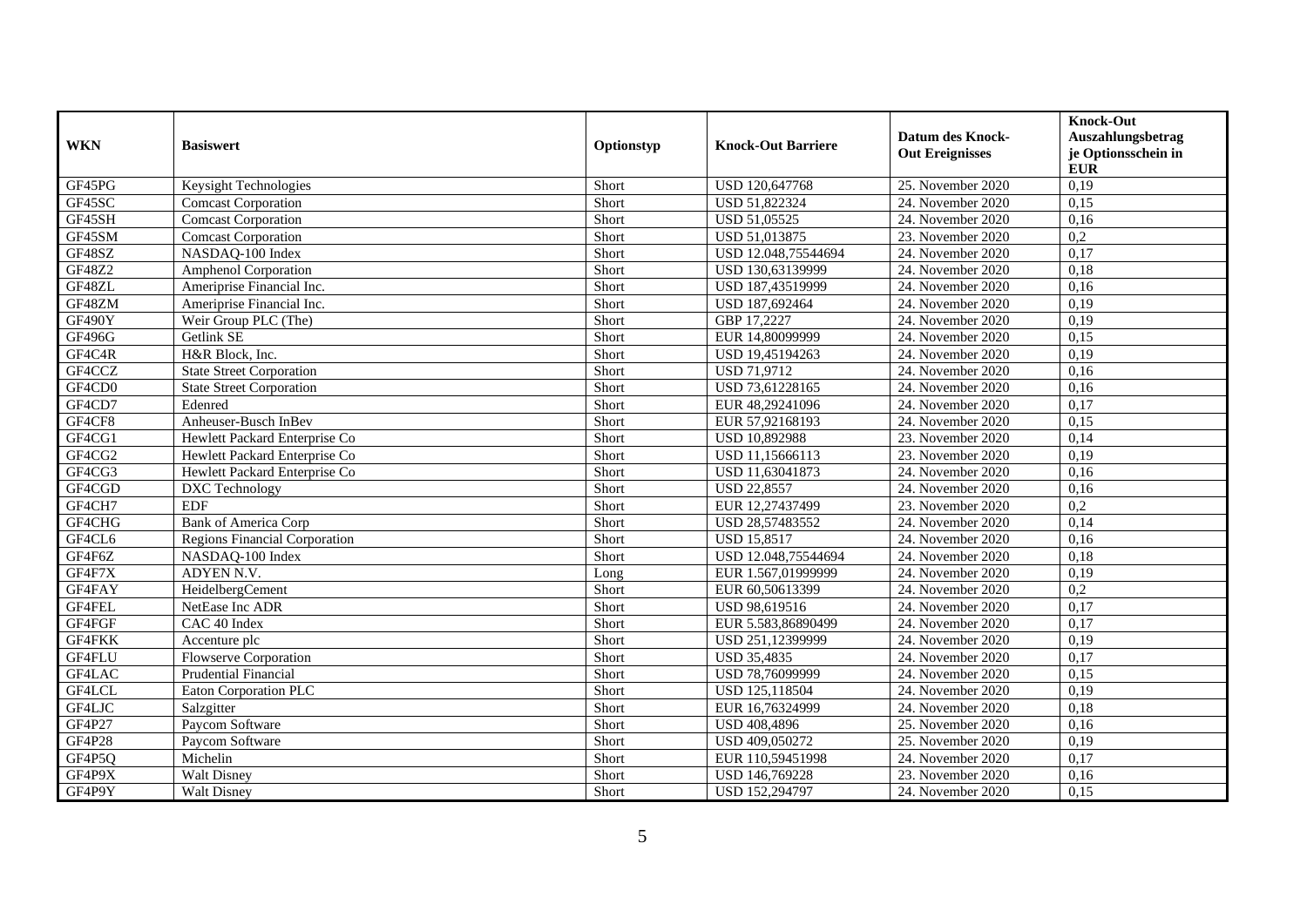| <b>WKN</b> | <b>Basiswert</b>                     | Optionstyp | <b>Knock-Out Barriere</b> | <b>Datum des Knock-</b><br><b>Out Ereignisses</b> | <b>Knock-Out</b><br>Auszahlungsbetrag<br>je Optionsschein in<br><b>EUR</b> |
|------------|--------------------------------------|------------|---------------------------|---------------------------------------------------|----------------------------------------------------------------------------|
| GF4PBP     | PFEIFFER VACUUM                      | Long       | EUR 154,252               | 24. November 2020                                 | 0,18                                                                       |
| GF4RYN     | <b>Bank of America Corp</b>          | Short      | USD 28,77661873           | 24. November 2020                                 | 0,2                                                                        |
| GF4S2W     | HP                                   | Short      | USD 22,18499999           | 25. November 2020                                 | 0,2                                                                        |
| GF4S4C     | <b>Intercontinental Hotels Group</b> | Short      | GBP 47,515068             | 24. November 2020                                 | 0,16                                                                       |
| GF4S4J     | Mediobanca                           | Short      | EUR 7,84461598            | 24. November 2020                                 | 0,16                                                                       |
| GF4S4S     | Wells Fargo & Company                | Short      | <b>USD 26,826</b>         | 24. November 2020                                 | 0,15                                                                       |
| GF4S4T     | Wells Fargo & Company                | Short      | USD 27,43768434           | 25. November 2020                                 | 0.15                                                                       |
| GF4S4W     | Wells Fargo & Company                | Short      | USD 28,32222341           | 25. November 2020                                 | 0,14                                                                       |
| GF4S8P     | Valeo SA                             | Short      | EUR 33,19974999           | 24. November 2020                                 | 0,2                                                                        |
| GF4UDQ     | <b>International Paper Company</b>   | Short      | USD 52,03040398           | 24. November 2020                                 | 0,15                                                                       |
| GF4UKV     | Best Buy Co.                         | Long       | <b>USD 119,5992</b>       | 24. November 2020                                 | 0,001                                                                      |
| GF4ULD     | Mediobanca                           | Short      | EUR 8,03747359            | 25. November 2020                                 | 0,19                                                                       |
| GF4UP2     | Aegon                                | Short      | EUR 3,14870999            | 24. November 2020                                 | 0,14                                                                       |
| GF4UPG     | Exxon Mobil                          | Short      | USD 40,34399999           | 24. November 2020                                 | 0,18                                                                       |
| GF4UR1     | Chevron                              | Short      | USD 89,007125             | 23. November 2020                                 | 0,19                                                                       |
| GF4UVZ     | Quanta Services                      | Short      | USD 69,58195198           | 23. November 2020                                 | 0,17                                                                       |
| GF4UW0     | <b>Ouanta Services</b>               | Short      | USD 70,384674             | 24. November 2020                                 | $\overline{0,2}$                                                           |
| GF4UWJ     | Continental                          | Short      | EUR 119,19211498          | 24. November 2020                                 | 0,15                                                                       |
| GF4UWQ     | Aflac, Inc.                          | Short      | USD 45,56125              | 24. November 2020                                 | 0,19                                                                       |
| GF4X44     | Celanese Corporation                 | Short      | USD 137,07779999          | 24. November 2020                                 | 0,17                                                                       |
| GF4X4G     | Parker-Hannifin Corporation          | Short      | USD 278,70774999          | 24. November 2020                                 | 0,15                                                                       |
| GF4X9H     | Anglo American PLC                   | Short      | GBP 22,774356             | 24. November 2020                                 | 0,18                                                                       |
| GF4XEF     | Dollar Tree, Inc.                    | Short      | USD 103,58451288          | 25. November 2020                                 | 0,001                                                                      |
| GF4XEG     | Dollar Tree, Inc.                    | Short      | USD 104,01162303          | 25. November 2020                                 | 0,001                                                                      |
| GF4XEH     | Dollar Tree, Inc.                    | Short      | USD 105,11529388          | 25. November 2020                                 | 0,001                                                                      |
| GF4XER     | ArcelorMittal                        | Short      | EUR 14,16168              | 23. November 2020                                 | 0,16                                                                       |
| GF4XES     | ArcelorMittal                        | Short      | EUR 14,48459351           | 23. November 2020                                 | 0,16                                                                       |
| GF4ZTB     | Network Appliance                    | Short      | <b>USD 54,6312</b>        | 24. November 2020                                 | 0,17                                                                       |
| GF4ZTC     | Network Appliance                    | Short      | USD 55,87689633           | 24. November 2020                                 | 0,2                                                                        |
| GF4ZV9     | Deutsche Bank                        | Short      | EUR 9,70740748            | 24. November 2020                                 | 0,17                                                                       |
| GF4ZXC     | Varta AG                             | Long       | EUR 105,50519999          | 25. November 2020                                 | 0,16                                                                       |
| GF4ZXM     | Visa Inc. - Class A                  | Short      | USD 212,614624            | 24. November 2020                                 | 0,19                                                                       |
| GF4ZXS     | Fisery, Inc.                         | Short      | USD 114,49894             | 24. November 2020                                 | 0,16                                                                       |
| GF4ZZ6     | Regeneron Pharmaceuticals, Inc.      | Long       | USD 502,87504399          | 24. November 2020                                 | 0,2                                                                        |
| GF5018     | CAC 40 Index                         | Short      | EUR 5.721,17265499        | 24. November 2020                                 | 0,2                                                                        |
| GF501E     | Takeaway.com NV                      | Long       | EUR 86,12662499           | 23. November 2020                                 | 0,2                                                                        |
| GF501Q     | The TJX Companies, Inc.              | Short      | USD 64,47334192           | 24. November 2020                                 | 0,14                                                                       |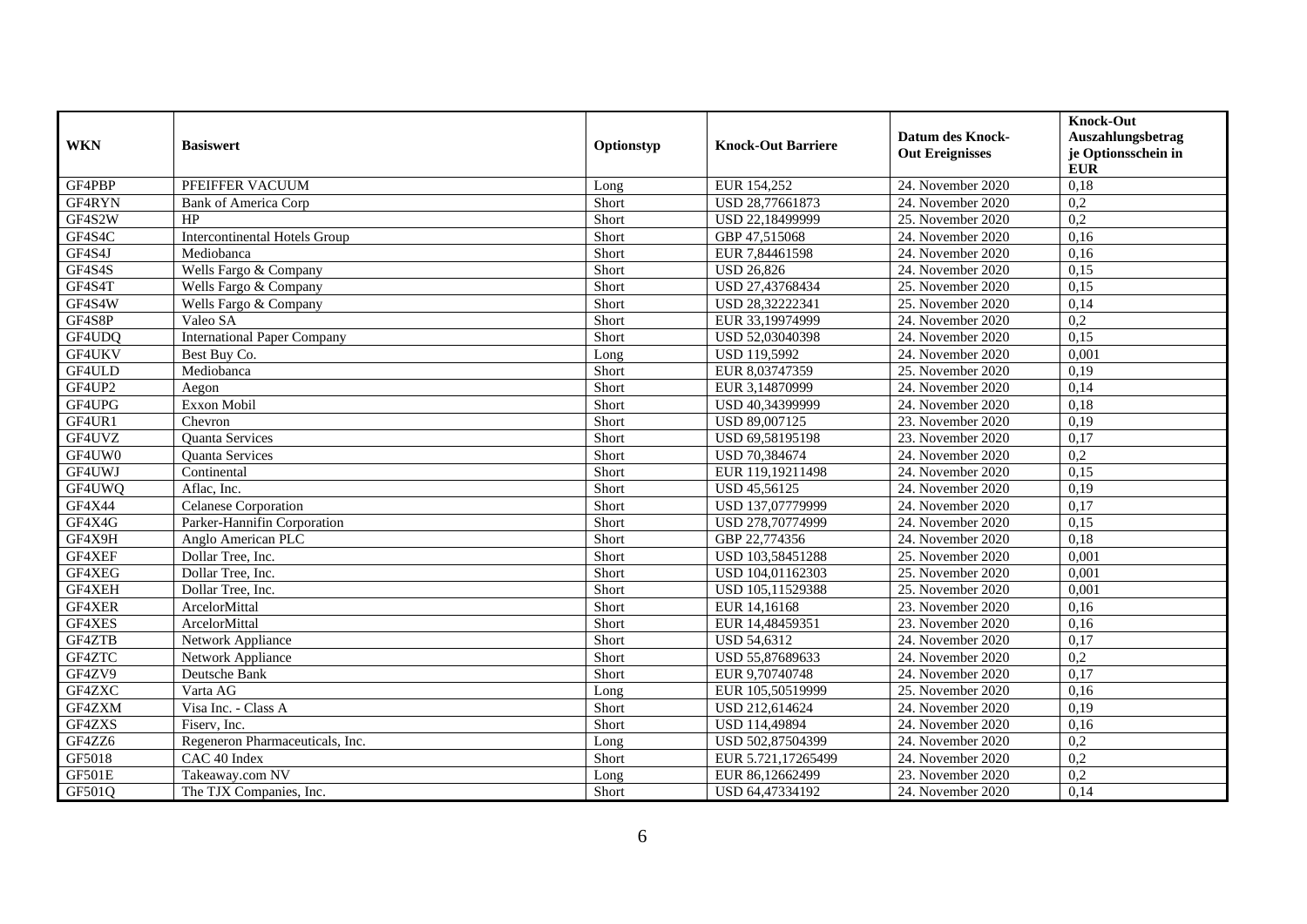| <b>WKN</b>    | <b>Basiswert</b>                  | Optionstyp | <b>Knock-Out Barriere</b> | <b>Datum des Knock-</b><br><b>Out Ereignisses</b> | <b>Knock-Out</b><br>Auszahlungsbetrag<br>je Optionsschein in<br><b>EUR</b> |
|---------------|-----------------------------------|------------|---------------------------|---------------------------------------------------|----------------------------------------------------------------------------|
| GF5031        | Aptiv PLC                         | Short      | USD 122,50287498          | 24. November 2020                                 | 0,17                                                                       |
| GF506N        | <b>BASF</b>                       | Short      | EUR 61,33548748           | 24. November 2020                                 | 0,16                                                                       |
| GF507F        | Julius Baer Group                 | Short      | CHF 51,5712               | 24. November 2020                                 | 0.16                                                                       |
| GF507G        | Julius Baer Group                 | Short      | CHF 52,724668             | 25. November 2020                                 | 0,2                                                                        |
| GF5096        | <b>Morgan Stanley</b>             | Short      | USD 60,31074266           | 23. November 2020                                 | 0,18                                                                       |
| GF50AP        | Enel                              | Short      | EUR 8,45760755            | 24. November 2020                                 | 0,18                                                                       |
| GF53DW        | Pioneer Natural Resources Co      | Short      | USD 101,644829            | 23. November 2020                                 | 0,14                                                                       |
| GF53H2        | General Motors Co                 | Short      | USD 47,496493             | 24. November 2020                                 | 0,18                                                                       |
| GF53MP        | <b>ING</b> Groep                  | Short      | EUR 8,63912776            | 24. November 2020                                 | 0,15                                                                       |
| GF53MT        | Scout <sub>24</sub>               | Long       | EUR 62,034                | 24. November 2020                                 | 0,16                                                                       |
| GF53RT        | Oorvo Inc                         | Short      | <b>USD 152,184</b>        | 24. November 2020                                 | 0,14                                                                       |
| GF53RU        | Oorvo Inc                         | Short      | USD 152,39287999          | 24. November 2020                                 | 0,18                                                                       |
| GF53W5        | Kingfisher                        | Long       | GBP 2,73223999            | 24. November 2020                                 | $\overline{0,2}$                                                           |
| GF569L        | Tesla Inc                         | Short      | USD 534,3125              | 23. November 2020                                 | 0,18                                                                       |
| GF56AL        | Under Armour, Inc. - Class C      | Short      | <b>USD 14,935</b>         | 24. November 2020                                 | 0,17                                                                       |
| GF5BKD        | Snap Inc                          | Short      | USD 44,11937912           | 23. November 2020                                 | $\overline{0,2}$                                                           |
| <b>GF5BLS</b> | JinkoSolar Holding Co Ltd         | Short      | USD 67,50143593           | 23. November 2020                                 | 0,18                                                                       |
| GF5BP4        | <b>Hypoport AG</b>                | Long       | EUR 415,905               | 25. November 2020                                 | 0,19                                                                       |
| GF5BUX        | Kohl's Corporation                | Short      | USD 30,58070156           | 23. November 2020                                 | 0,15                                                                       |
| GF5BYD        | Plug Power                        | Short      | USD 25,8216               | 23. November 2020                                 | 0,16                                                                       |
| GF5C07        | Deutsche Bank                     | Short      | EUR 9,45947999            | 24. November 2020                                 | 0,16                                                                       |
| GF5C5W        | Alliance Data Systems Corporation | Short      | USD 69,24855999           | 23. November 2020                                 | 0,19                                                                       |
| GF5C6Z        | Emerson Electric Co.              | Short      | USD 80,95352399           | 24. November 2020                                 | 0,18                                                                       |
| GF5C81        | MasterCard                        | Short      | USD 345,45441599          | 24. November 2020                                 | 0,2                                                                        |
| GF5FP2        | Infineon                          | Short      | EUR 28,594093             | 25. November 2020                                 | 0,19                                                                       |
| GF5FPZ        | Mosaic Co                         | Short      | USD 21,05349999           | 24. November 2020                                 | 0,16                                                                       |
| GF5FQ0        | Mosaic Co                         | Short      | USD 22,44461255           | 24. November 2020                                 | 0,15                                                                       |
| GF5FQ7        | Accor                             | Short      | EUR 31,43625              | 24. November 2020                                 | 0,18                                                                       |
| GF5FRS        | Dialog Semiconductor PLC          | Short      | EUR 37,84299999           | 23. November 2020                                 | 0,15                                                                       |
| GF5FWW        | Deutsche Bank                     | Short      | EUR 9,41359998            | 23. November 2020                                 | 0,17                                                                       |
| GF5FZM        | Sage Group                        | Long       | GBP 6,27025873            | 23. November 2020                                 | 0,001                                                                      |
| <b>GF5FZN</b> | Sage Group                        | Long       | GBP 5,75198719            | 23. November 2020                                 | 0,17                                                                       |
| GF5G3P        | Salzgitter                        | Short      | EUR 15,305679             | 23. November 2020                                 | 0,18                                                                       |
| GF5G4U        | HP                                | Short      | <b>USD 22,21545</b>       | 25. November 2020                                 | 0,15                                                                       |
| <b>GF5JVK</b> | ams AG                            | Short      | CHF 22,899204             | 24. November 2020                                 | 0,2                                                                        |
| GF5JWK        | Renault                           | Short      | EUR 32,006875             | 23. November 2020                                 | 0,17                                                                       |
| GF5K49        | Eiffage S.A.                      | Short      | EUR 86,10799999           | 24. November 2020                                 | 0,19                                                                       |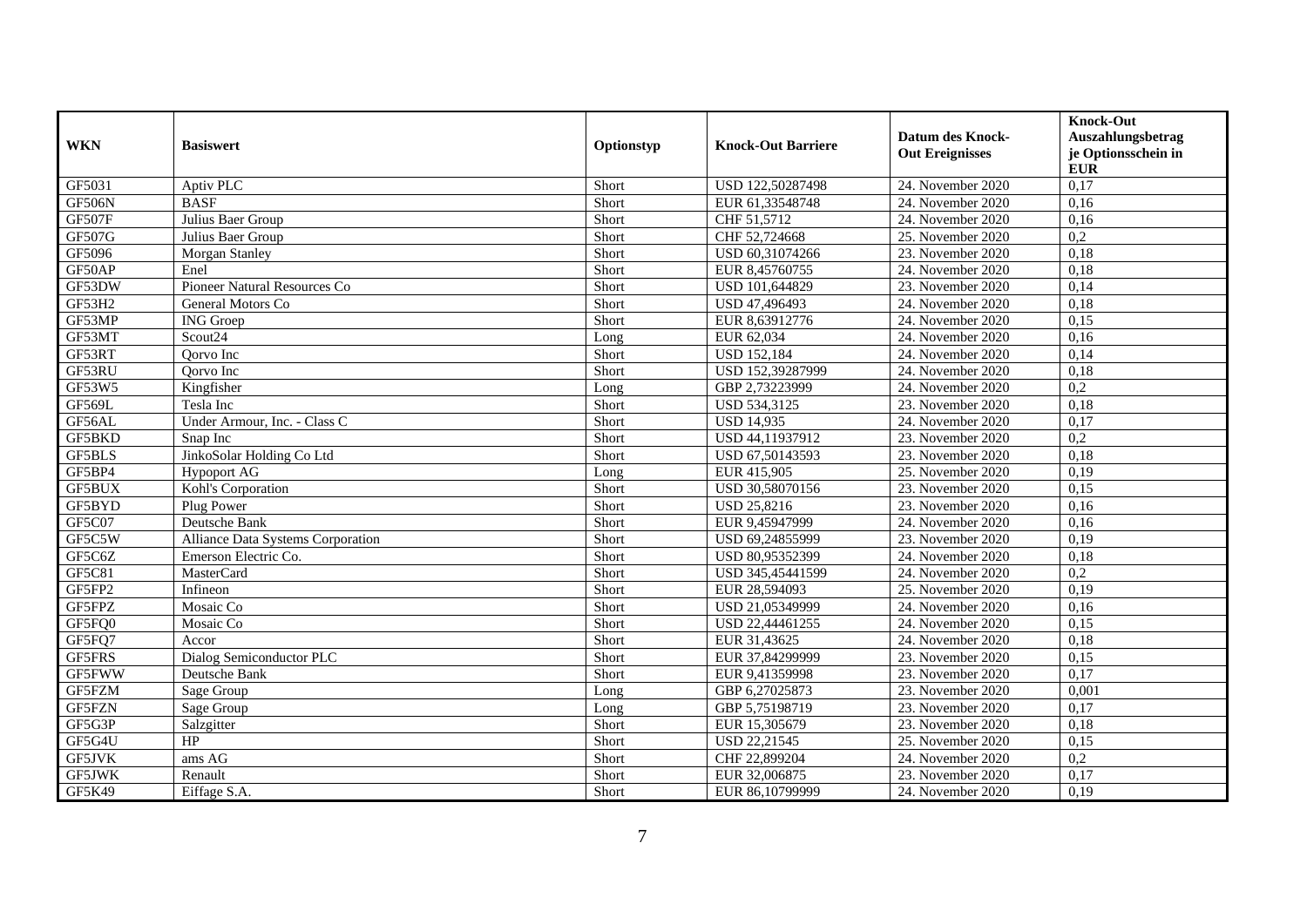| <b>WKN</b>         | <b>Basiswert</b>                            | Optionstyp | <b>Knock-Out Barriere</b> | <b>Datum des Knock-</b><br><b>Out Ereignisses</b> | <b>Knock-Out</b><br>Auszahlungsbetrag<br>je Optionsschein in<br><b>EUR</b> |
|--------------------|---------------------------------------------|------------|---------------------------|---------------------------------------------------|----------------------------------------------------------------------------|
| GF5K7Y             | <b>Lincoln National Corporation</b>         | Short      | <b>USD 45,816</b>         | 23. November 2020                                 | 0,15                                                                       |
| GF5K9V             | Textron Inc                                 | Short      | USD 46,490375             | 23. November 2020                                 | 0,18                                                                       |
| GF5M1J             | Infineon                                    | Short      | EUR 28,09524999           | 23. November 2020                                 | 0.16                                                                       |
| GF5M4Q             | EURO STOXX 50 Index                         | Short      | EUR 3.588,929891          | 24. November 2020                                 | 0,18                                                                       |
| GF5M5H             | <b>State Street Corporation</b>             | Short      | USD 74,13209998           | 24. November 2020                                 | 0,16                                                                       |
| GF5M8Z             | Société Générale                            | Short      | EUR 17,54723999           | 24. November 2020                                 | 0,19                                                                       |
| GF5M9P             | Nokia                                       | Short      | EUR 3,37160999            | 24. November 2020                                 | 0,19                                                                       |
| <b>GF5MED</b>      | STMicroelectronics N.V.                     | Short      | EUR 32,082174             | 25. November 2020                                 | 0,15                                                                       |
| GF5MFP             | Deutsche Bank                               | Short      | EUR 9,55222               | 24. November 2020                                 | 0,19                                                                       |
| GF5MH5             | Jacobs Engineering Group Inc.               | Short      | USD 108,73220398          | 24. November 2020                                 | 0,15                                                                       |
| GF5MH <sub>6</sub> | Jacobs Engineering Group Inc.               | Short      | USD 109,03088939          | 24. November 2020                                 | 0.18                                                                       |
| GF5SHW             | Hochtief                                    | Short      | EUR 84,55372999           | 24. November 2020                                 | 0,19                                                                       |
| GF5SUD             | Inditex                                     | Short      | EUR 28,209625             | 24. November 2020                                 | 0,17                                                                       |
| GF5T2M             | CAC 40 Index                                | Short      | EUR 5.703,59777499        | 24. November 2020                                 | 0,18                                                                       |
| GF5VE8             | FTSE MIB Index                              | Short      | EUR 22.796,124764         | 25. November 2020                                 | 0,19                                                                       |
| GF5VFP             | Engie                                       | Short      | EUR 12,690895             | 25. November 2020                                 | $\overline{0,2}$                                                           |
| GF5VR0             | HubSpot Inc                                 | Short      | USD 385,032437            | 25. November 2020                                 | 0,16                                                                       |
| GF5VT2             | Umicore N.V.                                | Short      | EUR 38,5887065            | 24. November 2020                                 | 0,18                                                                       |
| GF5VXJ             | <b>Textron Inc</b>                          | Short      | USD 47,8641               | 24. November 2020                                 | 0,14                                                                       |
| GF5W1P             | Saipem                                      | Short      | EUR 2,15281248            | 24. November 2020                                 | 0,17                                                                       |
| GF5W24             | Franklin Resources, Inc.                    | Short      | USD 21,714964             | 24. November 2020                                 | 0,17                                                                       |
| GF5YRQ             | Mohawk Industries Inc.                      | Short      | USD 135,7722              | 24. November 2020                                 | 0,18                                                                       |
| GF5YT2             | Varta AG                                    | Long       | EUR 103,7232              | 25. November 2020                                 | 0,19                                                                       |
| GF5YUM             | Saipem                                      | Short      | EUR 1,95719029            | 23. November 2020                                 | 0,19                                                                       |
| GF5YUN             | Saipem                                      | Short      | EUR 2,18545397            | 24. November 2020                                 | 0,19                                                                       |
| GF5YUY             | <b>ABN</b> Amro                             | Short      | EUR 9,63049999            | 24. November 2020                                 | 0,19                                                                       |
| GF5YXZ             | Flowserve Corporation                       | Short      | USD 36,19403124           | 24. November 2020                                 | 0,17                                                                       |
| GF5YYF             | The Hartford Financial Services Group, Inc. | Short      | USD 47,331676             | 24. November 2020                                 | 0,2                                                                        |
| GF5YYX             | <b>AXA</b>                                  | Short      | EUR 19,53498              | 24. November 2020                                 | 0,19                                                                       |
| GF5YZD             | Volkswagen AG - Preferred                   | Short      | EUR 156,16404             | 24. November 2020                                 | 0,16                                                                       |
| GF5YZH             | Rheinmetall                                 | Short      | EUR 78,41249999           | 23. November 2020                                 | 0,2                                                                        |
| <b>GF5Z05</b>      | <b>NATIXIS</b>                              | Short      | EUR 2,64400999            | 24. November 2020                                 | 0,19                                                                       |
| GF5Z9Q             | Daimler                                     | Short      | EUR 56,708128             | 23. November 2020                                 | 0,17                                                                       |
| GF5ZA0             | <b>ING</b> Groep                            | Short      | EUR 8,4267287             | 24. November 2020                                 | 0,14                                                                       |
| GF5ZA9             | EURO STOXX 50 Index                         | Short      | EUR 3.548,63995899        | 24. November 2020                                 | 0,19                                                                       |
| GF5ZAT             | <b>BASF</b>                                 | Short      | EUR 61,10830815           | 24. November 2020                                 | 0,17                                                                       |
| GF5ZC6             | Continental                                 | Short      | EUR 112,71                | 23. November 2020                                 | 0,16                                                                       |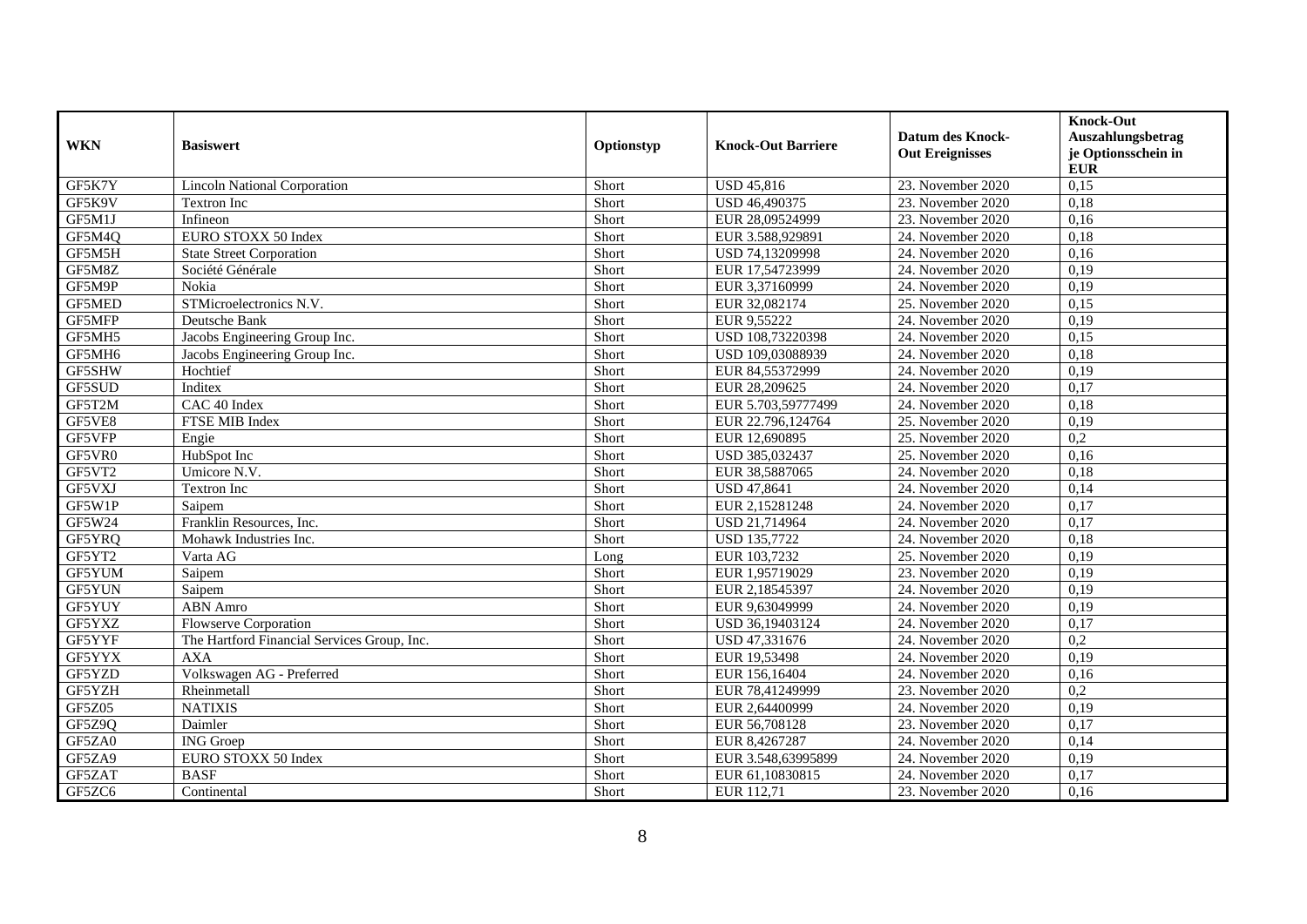| <b>WKN</b>    | <b>Basiswert</b>                               | Optionstyp | <b>Knock-Out Barriere</b> | <b>Datum des Knock-</b><br><b>Out Ereignisses</b> | <b>Knock-Out</b><br>Auszahlungsbetrag<br>je Optionsschein in<br><b>EUR</b> |
|---------------|------------------------------------------------|------------|---------------------------|---------------------------------------------------|----------------------------------------------------------------------------|
| GF5ZC7        | Continental                                    | Short      | EUR 114,75428999          | 24. November 2020                                 | 0,18                                                                       |
| GF5ZC8        | Continental                                    | Short      | EUR 117,60052107          | 24. November 2020                                 | 0,15                                                                       |
| GF5ZE7        | Mosaic Co                                      | Short      | <b>USD 20,9508</b>        | 24. November 2020                                 | 0,15                                                                       |
| GF5ZE8        | Mosaic Co                                      | Short      | USD 21,42851849           | 24. November 2020                                 | 0,15                                                                       |
| GF5ZEH        | ViacomCBS Inc.                                 | Short      | USD 34,717386             | 23. November 2020                                 | 0,19                                                                       |
| GF5ZF0        | <b>FIAT Chrysler</b>                           | Short      | EUR 13,35587999           | 25. November 2020                                 | 0,18                                                                       |
| GF5ZG8        | Under Armour, Inc. - Class C                   | Short      | <b>USD 15,0858</b>        | 24. November 2020                                 | $\overline{0.2}$                                                           |
| GF5ZHJ        | Chevron                                        | Short      | USD 87,93474999           | 23. November 2020                                 | 0,2                                                                        |
| GF5ZHK        | Chevron                                        | Short      | <b>USD 93,7609</b>        | 24. November 2020                                 | 0,19                                                                       |
| GF6291        | Textron Inc                                    | Short      | USD 47,464458             | 24. November 2020                                 | 0,15                                                                       |
| GF62CQ        | Dialog Semiconductor PLC                       | Short      | EUR 40,43724294           | 24. November 2020                                 | 0,19                                                                       |
| GF62EF        | <b>AXA</b>                                     | Short      | EUR 19,44014999           | 24. November 2020                                 | 0,16                                                                       |
| GF62F6        | Rheinmetall                                    | Short      | EUR 78.1371               | 23. November 2020                                 | 0.19                                                                       |
| GF62LQ        | <b>Citizens Financial Group</b>                | Short      | USD 34,93328123           | 24. November 2020                                 | 0,16                                                                       |
| GF62MP        | Exxon Mobil                                    | Short      | USD 39,36266114           | 24. November 2020                                 | 0,19                                                                       |
| GF62MR        | Exxon Mobil                                    | Short      | USD 42,36735              | 24. November 2020                                 | $\overline{0,2}$                                                           |
| GF67TD        | S&P 500(r) Index                               | Short      | USD 3.649,08884363        | 24. November 2020                                 | 0,14                                                                       |
| GF67TE        | $S\&P 500(r)$ Index                            | Short      | USD 3.707,98560918        | 25. November 2020                                 | 0,14                                                                       |
| GF67UT        | Plug Power                                     | Short      | USD 27,63950168           | 23. November 2020                                 | 0,19                                                                       |
| GF682K        | Aviva PLC                                      | Short      | GBP 3,31092               | 24. November 2020                                 | 0,18                                                                       |
| <b>GF685A</b> | Alliance Data Systems Corporation              | Short      | USD 69,5031117            | 23. November 2020                                 | 0,18                                                                       |
| GF6865        | Airbus                                         | Short      | EUR 92,84419999           | 24. November 2020                                 | 0,15                                                                       |
| GF687G        | ACS Actividades de Construccion y Servicios SA | Short      | EUR 27,41453999           | 24. November 2020                                 | 0,14                                                                       |
| <b>GF687H</b> | ACS Actividades de Construccion y Servicios SA | Short      | EUR 28,21856165           | 24. November 2020                                 | 0,2                                                                        |
| <b>GF688K</b> | Wheaton Precious Metals Corp.                  | Long       | USD 39,66451999           | 23. November 2020                                 | 0,15                                                                       |
| <b>GF688L</b> | Wheaton Precious Metals Corp.                  | Long       | USD 39,55127373           | 23. November 2020                                 | 0,2                                                                        |
| GF6AAB        | Tesla Inc                                      | Short      | USD 500,087654            | 23. November 2020                                 | 0,07                                                                       |
| GF6AAC        | Tesla Inc                                      | Short      | USD 500,91999099          | 23. November 2020                                 | 0,14                                                                       |
| GF6AAD        | Tesla Inc                                      | Short      | USD 534,89625             | 24. November 2020                                 | 0.11                                                                       |
| GF6ABN        | Roku, Inc.                                     | Short      | USD 279,24627312          | 23. November 2020                                 | 0,14                                                                       |
| GF6ABP        | Roku, Inc.                                     | Short      | USD 274,52289959          | 23. November 2020                                 | 0,15                                                                       |
| GF6ADB        | MasterCard                                     | Short      | <b>USD 344,4915</b>       | 24. November 2020                                 | 0,18                                                                       |
| GF6AHV        | Dialog Semiconductor PLC                       | Short      | EUR 39,45096873           | 24. November 2020                                 | 0,14                                                                       |
| GF6ALC        | News Corporation                               | Short      | USD 18,25799999           | 24. November 2020                                 | 0,17                                                                       |
| GF6ECS        | Meggitt PLC                                    | Short      | GBP 4,18170076            | 24. November 2020                                 | 0,18                                                                       |
| GF6EFT        | <b>Lincoln National Corporation</b>            | Short      | USD 49,44168071           | 25. November 2020                                 | 0,1                                                                        |
| GF6EFU        | <b>Lincoln National Corporation</b>            | Short      | USD 49,64554366           | 25. November 2020                                 | 0,17                                                                       |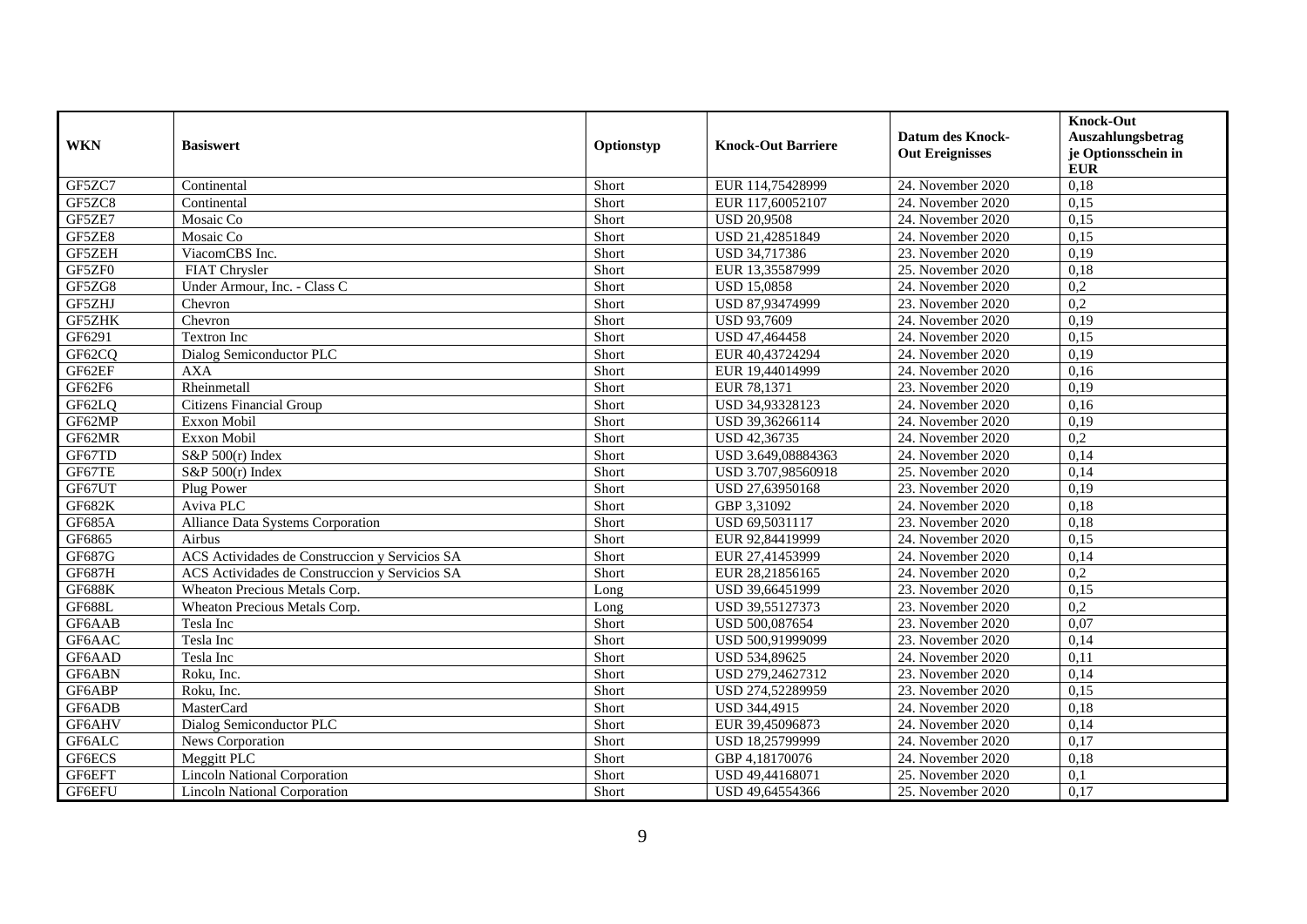| <b>WKN</b> | <b>Basiswert</b>                                    | Optionstyp | <b>Knock-Out Barriere</b> | <b>Datum des Knock-</b><br><b>Out Ereignisses</b> | <b>Knock-Out</b><br>Auszahlungsbetrag<br>je Optionsschein in<br><b>EUR</b> |
|------------|-----------------------------------------------------|------------|---------------------------|---------------------------------------------------|----------------------------------------------------------------------------|
| GF6EH5     | Marathon Petroleum Corporation                      | Short      | USD 41,491152             | 23. November 2020                                 | 0,18                                                                       |
| GF6EH6     | Marathon Petroleum Corporation                      | Short      | USD 43,00309311           | 24. November 2020                                 | 0,19                                                                       |
| GF6EKN     | MTU Aero Engines                                    | Short      | EUR 212,67                | 25. November 2020                                 | 0,17                                                                       |
| GF6EKR     | <b>MTU</b> Aero Engines                             | Short      | EUR 210,86280047          | 24. November 2020                                 | 0,17                                                                       |
| GF6EKT     | MTU Aero Engines                                    | Short      | EUR 213,71249999          | 25. November 2020                                 | 0,19                                                                       |
| GF6EN2     | Airbus                                              | Short      | EUR 91,9428               | 24. November 2020                                 | 0,15                                                                       |
| GF6EN7     | Airbus                                              | Short      | EUR 94,35256759           | 24. November 2020                                 | 0,14                                                                       |
| GF6EPV     | Société Générale                                    | Short      | EUR 17,22278158           | 24. November 2020                                 | 0,15                                                                       |
| GF6EPY     | Société Générale                                    | Short      | EUR 17,27009226           | 24. November 2020                                 | 0,19                                                                       |
| GF6EQ0     | Société Générale                                    | Short      | EUR 17,05061999           | 24. November 2020                                 | $\overline{0,2}$                                                           |
| GF6ETM     | Plug Power                                          | Short      | <b>USD 25,0908</b>        | 23. November 2020                                 | 0,2                                                                        |
| GF6EUX     | Safran                                              | Short      | EUR 124,695               | 24. November 2020                                 | 0,17                                                                       |
| GF6EV0     | Safran                                              | Short      | EUR 125,53006             | 25. November 2020                                 | 0,18                                                                       |
| GF6JFD     | Varta AG                                            | Long       | EUR 103,7232              | 25. November 2020                                 | 0,14                                                                       |
| GF6JKN     | Total                                               | Short      | EUR 35,89379998           | 23. November 2020                                 | 0,16                                                                       |
| GF6JKP     | Total                                               | Short      | EUR 38,33083293           | 24. November 2020                                 | 0,15                                                                       |
| GF6JL7     | <b>AXA</b>                                          | Short      | EUR 19,7322264            | 24. November 2020                                 | 0,18                                                                       |
| GF6JLN     | Snap Inc                                            | Short      | USD 46,079316             | 23. November 2020                                 | 0,18                                                                       |
| GF6PBC     | <b>ING</b> Groep                                    | Short      | EUR 8,10186               | 24. November 2020                                 | 0,14                                                                       |
| GF6PBD     | <b>ING</b> Groep                                    | Short      | EUR 8,59775864            | 24. November 2020                                 | 0,14                                                                       |
| GF6PBF     | <b>ING</b> Groep                                    | Short      | EUR 8,1129802             | 24. November 2020                                 | 0,16                                                                       |
| GF6PBG     | <b>ING</b> Groep                                    | Short      | EUR 8,64505928            | 24. November 2020                                 | 0,17                                                                       |
| GF6PC9     | <b>International Consolidated Airlines Group SA</b> | Short      | GBP 1,73226599            | 24. November 2020                                 | 0,17                                                                       |
| GF6RFZ     | American Airlines Group Inc.                        | Short      | USD 14,107824             | 25. November 2020                                 | 0,15                                                                       |
| GF6RG0     | American Airlines Group Inc.                        | Short      | USD 14,14657793           | 24. November 2020                                 | 0,19                                                                       |
| GF6RP5     | Amplifon S.p.A.                                     | Long       | EUR 32,82907617           | 24. November 2020                                 | 0,13                                                                       |
| GF6RQE     | <b>BNP</b> Paribas                                  | Short      | EUR 43,166196             | 24. November 2020                                 | 0,16                                                                       |
| GF6RQH     | <b>BNP</b> Paribas                                  | Short      | EUR 43,28477276           | 24. November 2020                                 | 0,17                                                                       |
| GF6RQL     | <b>BNP</b> Paribas                                  | Short      | EUR 44,82837499           | 25. November 2020                                 | 0,14                                                                       |
| GF6RVG     | Boeing                                              | Short      | USD 216,81824999          | 24. November 2020                                 | 0,16                                                                       |
| GF6RXN     | ThyssenKrupp                                        | Short      | EUR 5,52023999            | 24. November 2020                                 | 0,16                                                                       |
| GF6RXP     | ThyssenKrupp                                        | Short      | EUR 5,91735913            | 25. November 2020                                 | 0,14                                                                       |
| GF6RXQ     | ThyssenKrupp                                        | Short      | EUR 5,93707302            | 25. November 2020                                 | 0,19                                                                       |
| GF6VET     | Exxon Mobil                                         | Short      | USD 39,20102349           | 23. November 2020                                 | 0,17                                                                       |
| GF6VEU     | Exxon Mobil                                         | Short      | USD 41,76914685           | 24. November 2020                                 | 0,18                                                                       |
| GF6Z01     | Apache Corp                                         | Short      | USD 13,379544             | 24. November 2020                                 | 0,18                                                                       |
| GF6Z02     | Apache Corp                                         | Short      | USD 13,70340611           | 24. November 2020                                 | 0,16                                                                       |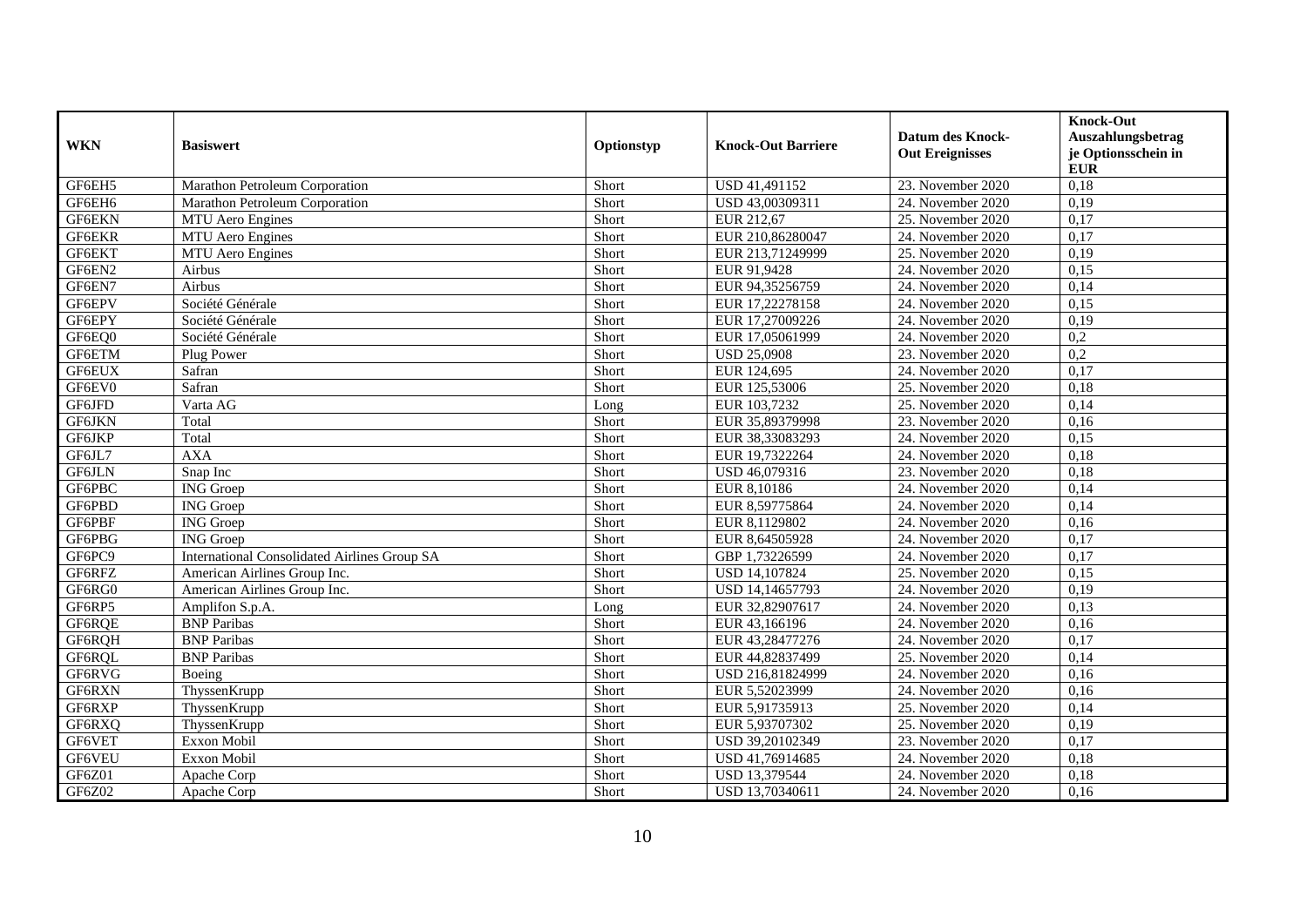| <b>WKN</b>    | <b>Basiswert</b>          | Optionstyp | <b>Knock-Out Barriere</b> | <b>Datum des Knock-</b><br><b>Out Ereignisses</b> | <b>Knock-Out</b><br>Auszahlungsbetrag<br>je Optionsschein in<br><b>EUR</b> |
|---------------|---------------------------|------------|---------------------------|---------------------------------------------------|----------------------------------------------------------------------------|
| GF6Z03        | Apache Corp               | Short      | USD 13,84881341           | 25. November 2020                                 | 0,19                                                                       |
| GF6Z1Q        | Coty Inc                  | Short      | USD 6,29441998            | 23. November 2020                                 | 0,15                                                                       |
| GF6Z1S        | Coty Inc                  | Short      | USD 7,06579999            | 24. November 2020                                 | 0,001                                                                      |
| GF6ZCJ        | Aurelius                  | Short      | EUR 20,42825399           | 24. November 2020                                 | 0,17                                                                       |
| GF6ZCK        | Aurelius                  | Short      | EUR 20,95145303           | 24. November 2020                                 | 0,14                                                                       |
| GF6ZDA        | <b>ENI</b>                | Short      | EUR 8,79239999            | 25. November 2020                                 | 0,15                                                                       |
| GF6ZDD        | <b>ENI</b>                | Short      | EUR 8,81912199            | 25. November 2020                                 | 0,18                                                                       |
| GF72JM        | TechnipFMC                | Short      | USD 9,40230287            | 25. November 2020                                 | 0,18                                                                       |
| GF74T2        | Macy's, Inc.              | Short      | USD 10,83056398           | 24. November 2020                                 | 0,2                                                                        |
| GF74T3        | Macy's, Inc.              | Short      | USD 11,0927261            | 24. November 2020                                 | 0,16                                                                       |
| <b>GF74V0</b> | Tesla Inc                 | Short      | <b>USD 532,287</b>        | 24. November 2020                                 | 0.09                                                                       |
| GF74V1        | Tesla Inc                 | Short      | USD 553,7913948           | 24. November 2020                                 | $\overline{0.2}$                                                           |
| GF74V3        | Tesla Inc                 | Short      | USD 567,265132            | 25. November 2020                                 | 0,16                                                                       |
| GF74V5        | Tesla Inc                 | Short      | USD 568,20927799          | 25. November 2020                                 | 0,19                                                                       |
| GF74V7        | Tesla Inc                 | Short      | USD 569,2645              | 25. November 2020                                 | 0,19                                                                       |
| <b>GF74V9</b> | Tesla Inc                 | Short      | <b>USD 559,1561</b>       | 24. November 2020                                 | 0,14                                                                       |
| GF751A        | Boeing                    | Short      | USD 216,41634299          | 24. November 2020                                 | 0,17                                                                       |
| GF7548        | Citigroup                 | Short      | USD 56,56238638           | 24. November 2020                                 | 0,14                                                                       |
| <b>GF754B</b> | Citigroup                 | Short      | USD 56,79561015           | 25. November 2020                                 | 0,15                                                                       |
| GF77DX        | Coty Inc                  | Short      | USD 7,27988685            | 25. November 2020                                 | 0,08                                                                       |
| GF77DY        | Coty Inc                  | Short      | USD 7,30990404            | 25. November 2020                                 | 0,15                                                                       |
| GF77JE        | Chevron                   | Short      | USD 94,70761198           | 24. November 2020                                 | 0,15                                                                       |
| GF77JH        | Chevron                   | Short      | USD 94,96777208           | 24. November 2020                                 | 0,16                                                                       |
| GF77UV        | Salzgitter                | Short      | EUR 17.9571               | 25. November 2020                                 | 0.15                                                                       |
| GF77UW        | Salzgitter                | Short      | EUR 17,981747             | 25. November 2020                                 | 0,19                                                                       |
| GF79RF        | Nordex SE                 | Short      | EUR 18,513                | 23. November 2020                                 | 0,001                                                                      |
| GF79RG        | Nordex SE                 | Short      | EUR 19,794732             | 24. November 2020                                 | 0,09                                                                       |
| GF79SD        | JinkoSolar Holding Co Ltd | Short      | <b>USD 63,9642</b>        | 23. November 2020                                 | 0,001                                                                      |
| GF79SE        | JinkoSolar Holding Co Ltd | Short      | USD 68,48486999           | 24. November 2020                                 | 0,09                                                                       |
| GF79SG        | ThyssenKrupp              | Short      | EUR 5,04084               | 23. November 2020                                 | 0,001                                                                      |
| GF79SH        | ThyssenKrupp              | Short      | EUR 5,0477588             | 23. November 2020                                 | 0.001                                                                      |
| GF79SJ        | ThyssenKrupp              | Short      | EUR 5,0561602             | 23. November 2020                                 | 0,001                                                                      |
| GF79SK        | ThyssenKrupp              | Short      | EUR 5,57435999            | 24. November 2020                                 | 0,15                                                                       |
| GF79TK        | Phillips 66               | Short      | <b>USD 62,8218</b>        | 23. November 2020                                 | 0,001                                                                      |
| GF79TL        | Phillips 66               | Short      | USD 67,248976             | 24. November 2020                                 | 0,001                                                                      |
| GF79UR        | <b>EOG</b> Resources      | Short      | <b>USD 46,2978</b>        | 23. November 2020                                 | 0,001                                                                      |
| GF79US        | <b>EOG</b> Resources      | Short      | USD 46,361346             | 23. November 2020                                 | 0,001                                                                      |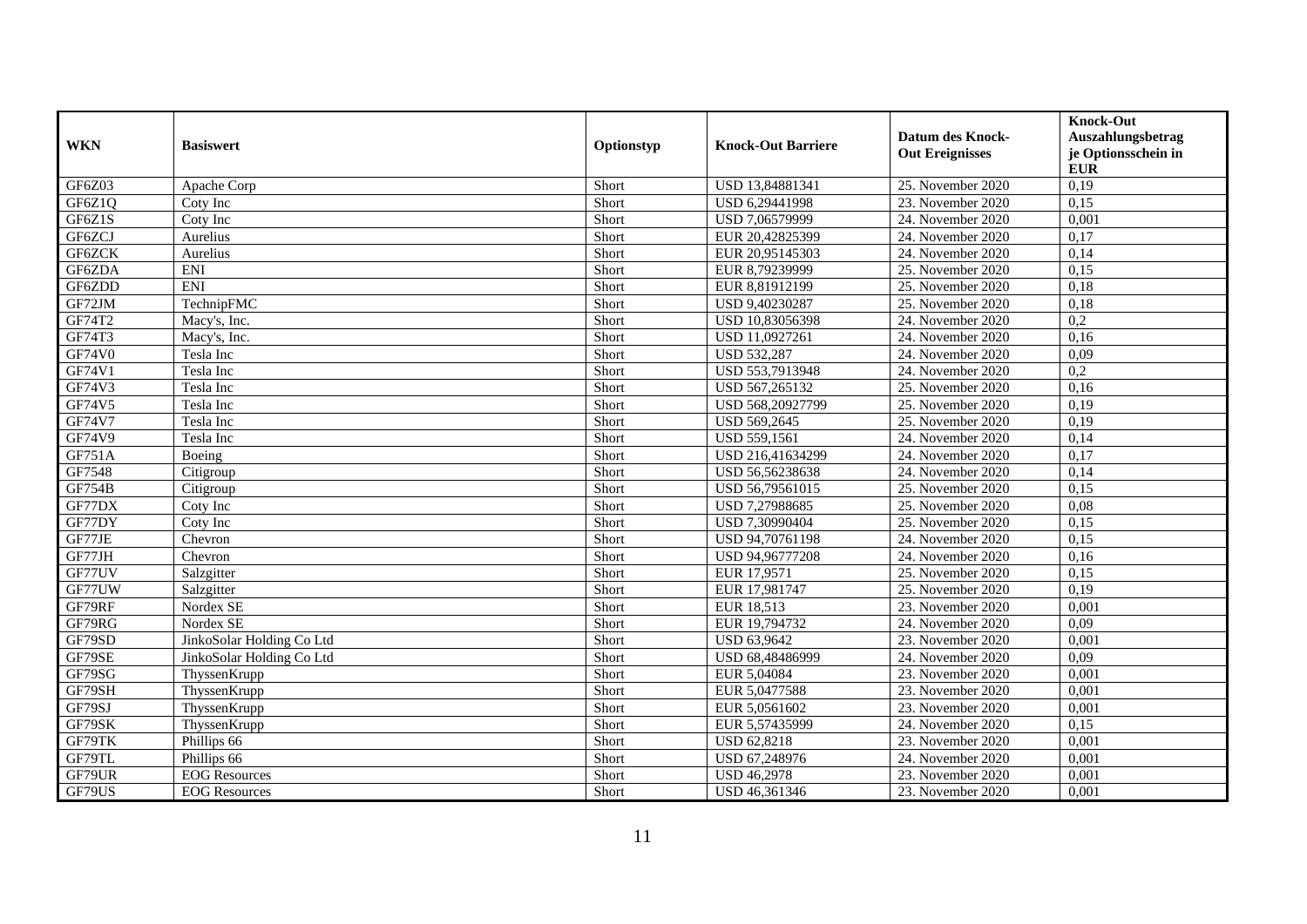| <b>WKN</b>    | <b>Basiswert</b>             | Optionstyp | <b>Knock-Out Barriere</b> | <b>Datum des Knock-</b><br><b>Out Ereignisses</b> | <b>Knock-Out</b><br>Auszahlungsbetrag<br>je Optionsschein in<br><b>EUR</b> |
|---------------|------------------------------|------------|---------------------------|---------------------------------------------------|----------------------------------------------------------------------------|
| GF79UT        | <b>EOG</b> Resources         | Short      | <b>USD 46,52475</b>       | 23. November 2020                                 | 0,001                                                                      |
| GF79UU        | <b>EOG</b> Resources         | Short      | <b>USD 46,7517</b>        | 23. November 2020                                 | 0,001                                                                      |
| GF79W0        | Coty Inc                     | Short      | USD 6,276875              | 23. November 2020                                 | 0,001                                                                      |
| GF79YG        | Easyjet                      | Short      | GBP 7,94987999            | 24. November 2020                                 | 0,14                                                                       |
| <b>GF79Z0</b> | Ralph Lauren Corporation     | Short      | <b>USD 79,7844</b>        | 23. November 2020                                 | 0,18                                                                       |
| GF7A0P        | TechnipFMC                   | Short      | <b>USD 8,4252</b>         | 23. November 2020                                 | 0,001                                                                      |
| GF7A0Q        | TechnipFMC                   | Short      | <b>USD 8,436764</b>       | 23. November 2020                                 | 0,001                                                                      |
| GF7A17        | Dollar Tree, Inc.            | Short      | USD 103,58451288          | 25. November 2020                                 | 0,001                                                                      |
| <b>GF7A18</b> | Dollar Tree, Inc.            | Short      | USD 104,01162303          | 25. November 2020                                 | 0,001                                                                      |
| GF7A1F        | Salzgitter                   | Short      | EUR 15,2847               | 23. November 2020                                 | 0,001                                                                      |
| GF7A1G        | Salzgitter                   | Short      | EUR 15,305679             | 23. November 2020                                 | 0,001                                                                      |
| GF7DEW        | Coty Inc                     | Short      | <b>USD 7,0658</b>         | 24. November 2020                                 | 0,001                                                                      |
| GF7DGW        | TechnipFMC                   | Short      | EUR 7,34604               | 24. November 2020                                 | 0,001                                                                      |
| GF7DGX        | TechnipFMC                   | Short      | EUR 7,41806               | 24. November 2020                                 | 0,001                                                                      |
| <b>GF7DHA</b> | Tesla Inc                    | Short      | <b>USD 532,287</b>        | 24. November 2020                                 | 0,11                                                                       |
| GF7DHB        | Tesla Inc                    | Short      | USD 566,4876              | 25. November 2020                                 | 0,01                                                                       |
| GF7DJJ        | CF Industries Holdings, Inc. | Short      | <b>USD 36,5364</b>        | 24. November 2020                                 | 0,001                                                                      |
| GF7DJK        | CF Industries Holdings, Inc. | Short      | USD 36,647442             | 24. November 2020                                 | 0,001                                                                      |
| GF7DL1        | TechnipFMC                   | Short      | <b>USD 9,0372</b>         | 24. November 2020                                 | 0,001                                                                      |
| GF7DL2        | TechnipFMC                   | Short      | <b>USD 9,0815</b>         | 24. November 2020                                 | 0,001                                                                      |
| GF7DLW        | HelloFresh SE                | Long       | EUR 46,5892               | 24. November 2020                                 | 0,001                                                                      |
| GF7DM0        | <b>EOG</b> Resources         | Short      | <b>USD 51,3876</b>        | 24. November 2020                                 | 0,001                                                                      |
| GF7DMM        | Hess Corp.                   | Short      | <b>USD 50,9388</b>        | 24. November 2020                                 | 0,001                                                                      |
| GF7DPH        | Aurelius                     | Short      | EUR 19,635                | 24. November 2020                                 | 0,001                                                                      |
| GF7DQ2        | American Airlines Group Inc. | Short      | <b>USD 13,8312</b>        | 24. November 2020                                 | 0,001                                                                      |
| GF7DR2        | Easyjet                      | Short      | GBP 7,94988               | 24. November 2020                                 | 0,001                                                                      |
| GF7DR3        | Easyjet                      | Short      | GBP 7,9740414             | 24. November 2020                                 | 0,001                                                                      |
| GF7DSK        | Meggitt PLC                  | Short      | GBP 4,34009999            | 25. November 2020                                 | 0,001                                                                      |
| GF7DU2        | Salzgitter                   | Short      | EUR 16,6005               | 24. November 2020                                 | 0,001                                                                      |
| GF7DUF        | <b>ING</b> Groep             | Short      | EUR 8,10186               | 24. November 2020                                 | 0,001                                                                      |
| GF7DUG        | <b>ING</b> Groep             | Short      | EUR 8,10186               | 24. November 2020                                 | 0,001                                                                      |
| <b>GF7DUH</b> | <b>ING</b> Groep             | Short      | EUR 8,141575              | 24. November 2020                                 | 0,02                                                                       |
| GF7DUJ        | <b>ING</b> Groep             | Short      | EUR 8,141575              | 24. November 2020                                 | 0,07                                                                       |
| <b>GF7DVK</b> | Antofagasta                  | Short      | GBP 11,6433               | 24. November 2020                                 | 0,001                                                                      |
| GF7DVT        | ArcelorMittal                | Short      | EUR 14,6472               | 24. November 2020                                 | 0,001                                                                      |
| GF7DWM        | Saipem                       | Short      | <b>EUR 2,04</b>           | 24. November 2020                                 | 0,001                                                                      |
| GF7DWN        | Saipem                       | Short      | EUR 2,0462                | 24. November 2020                                 | 0,001                                                                      |